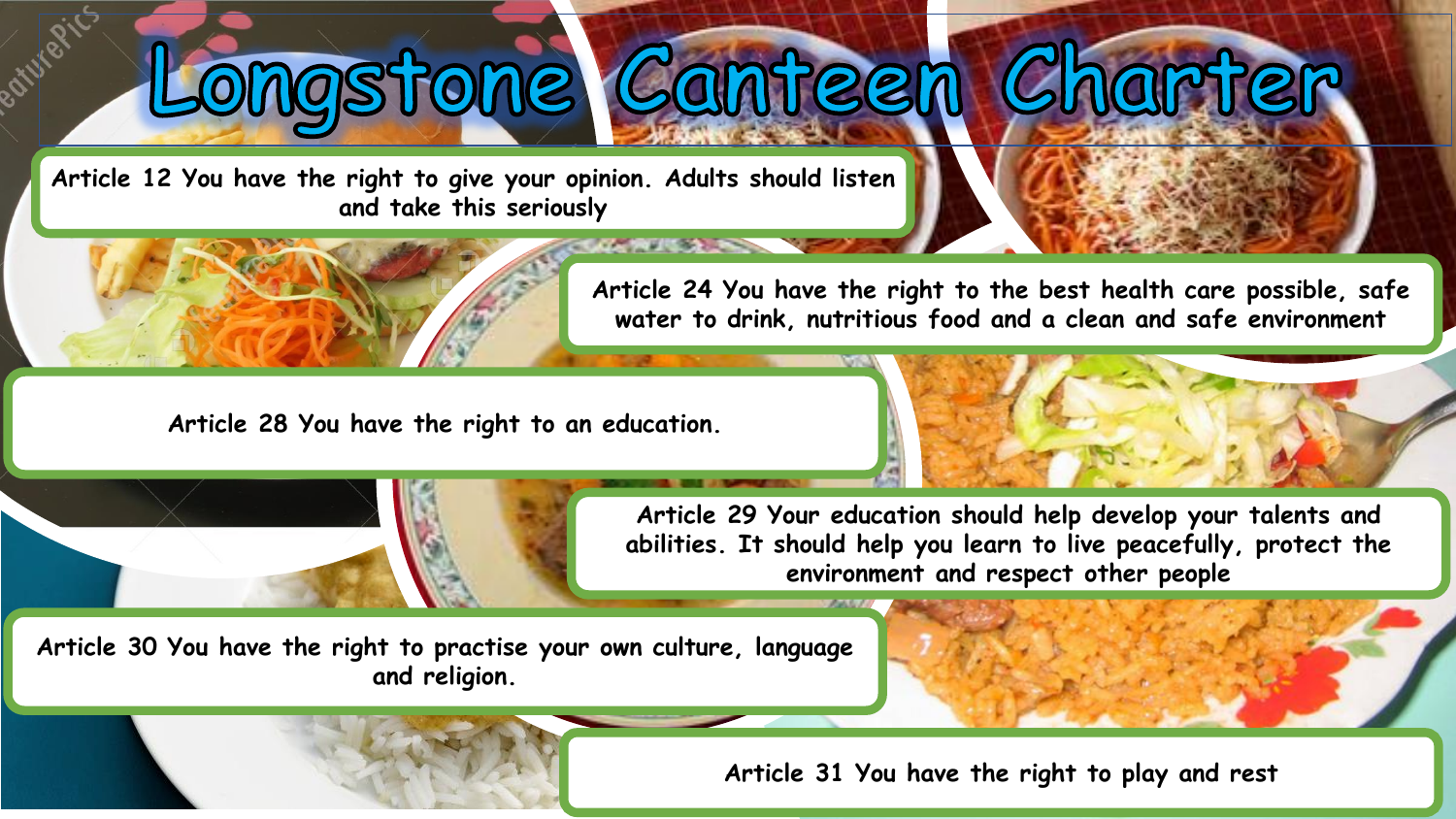

**Article 24 You have the right to the best health care possible, safe water to drink, nutritious food and a clean and safe environment**



### **Adults will**

Make sure everyone eats their food.

Make sure the canteen is clean and safe.





Clean up after themselves.

Make healthy choices.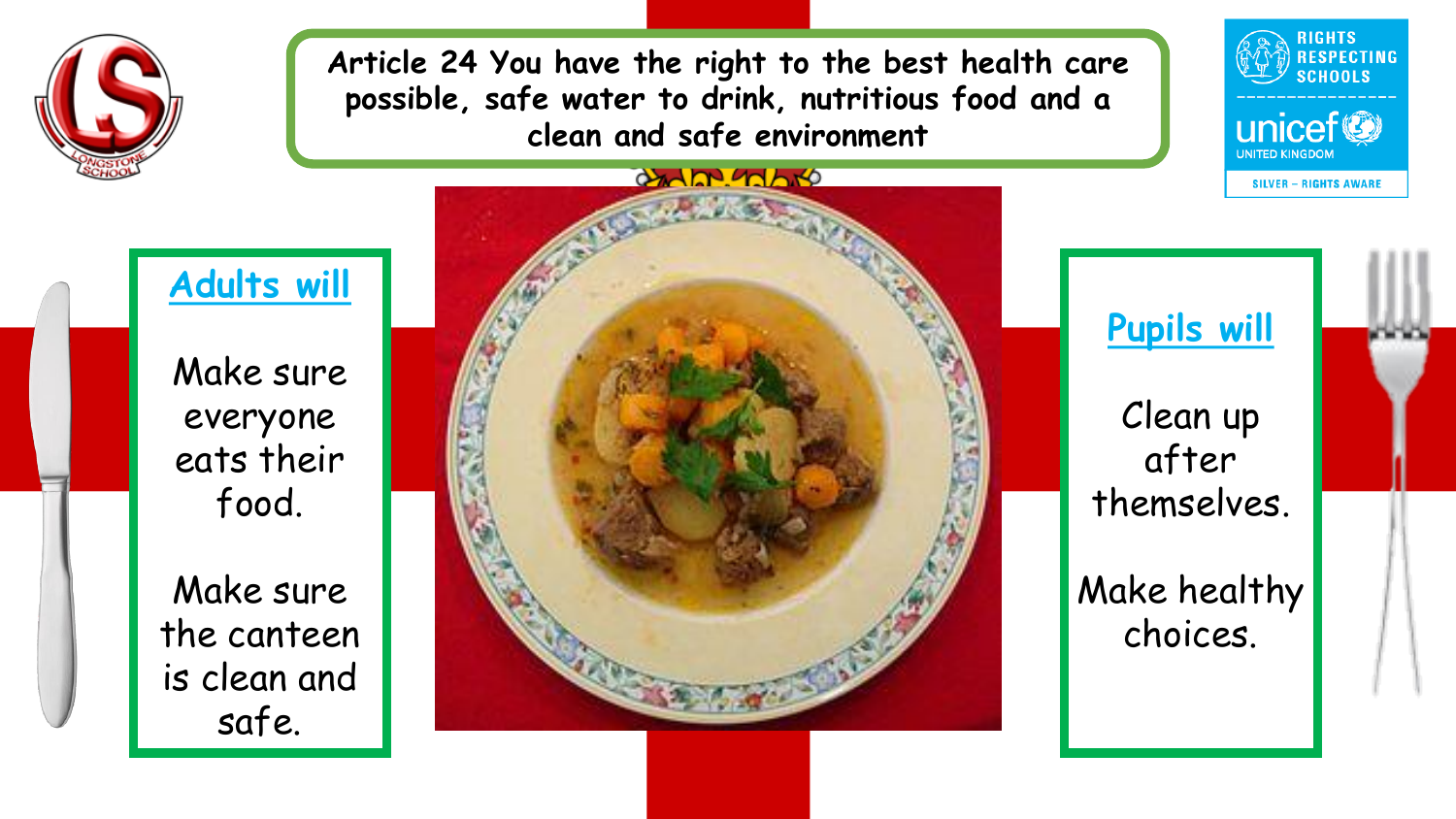

#### **Article 12 You have the right to give your opinion. Adults should listen and take this seriously**

# **Adults will**

Listen to the pupils.

Let the pupils choose what they want to eat.





**RIGHTS RESPECTING SCHOOLS** 

unicef

**SILVER - RIGHTS AWARE**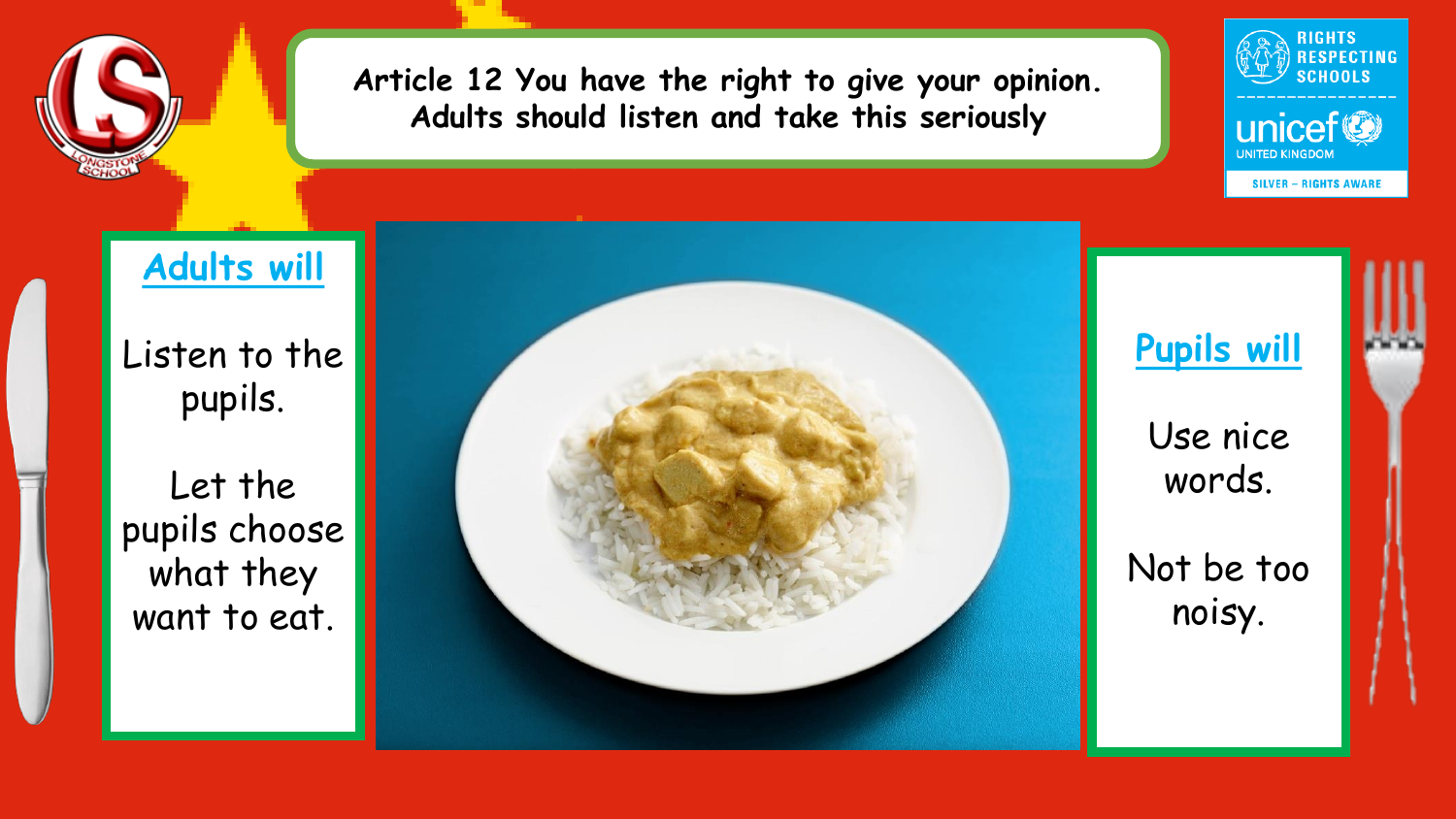

**Article 29 Your education should help develop your talents and abilities. It should help you learn to live peacefully, protect the environment and respect other people**



Teach pupils about good manners and how to protect the environment.



**Pupils will**

**RIGHTS** 

unicef<sup>®</sup>

**SILVER - RIGHTS AWARE** 

RESPECTING<br>SCHOOLS

Have good manners.

Try not to waste food.

Keep the canteen tidy.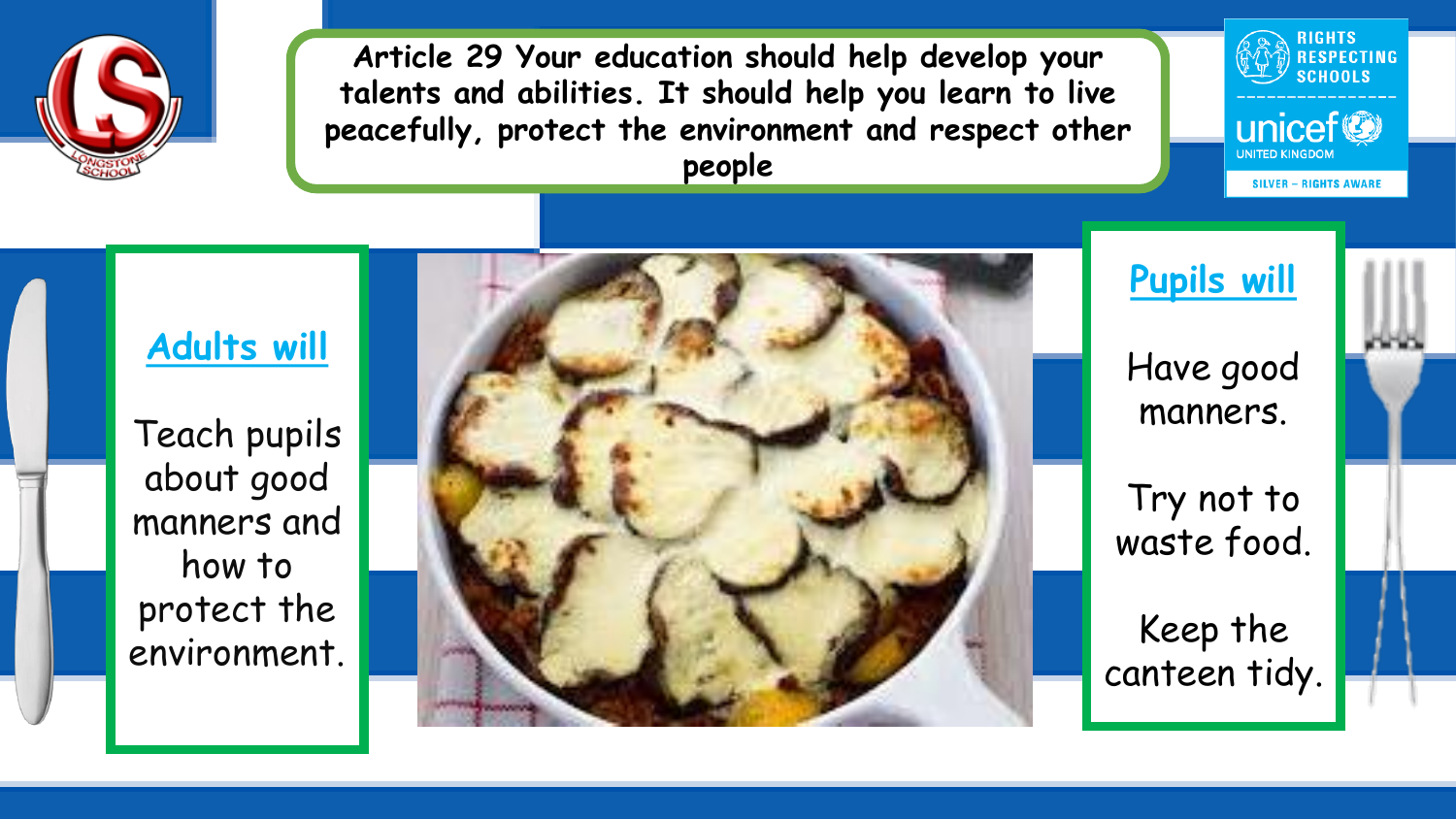

#### **Article 31 You have the right to play and rest**



## **Adults will**

Let pupils relax when they are eating their dinner.

Let pupils sit with their friends.



**Pupils will**

Be sensible and respectful to each other and adults while eating.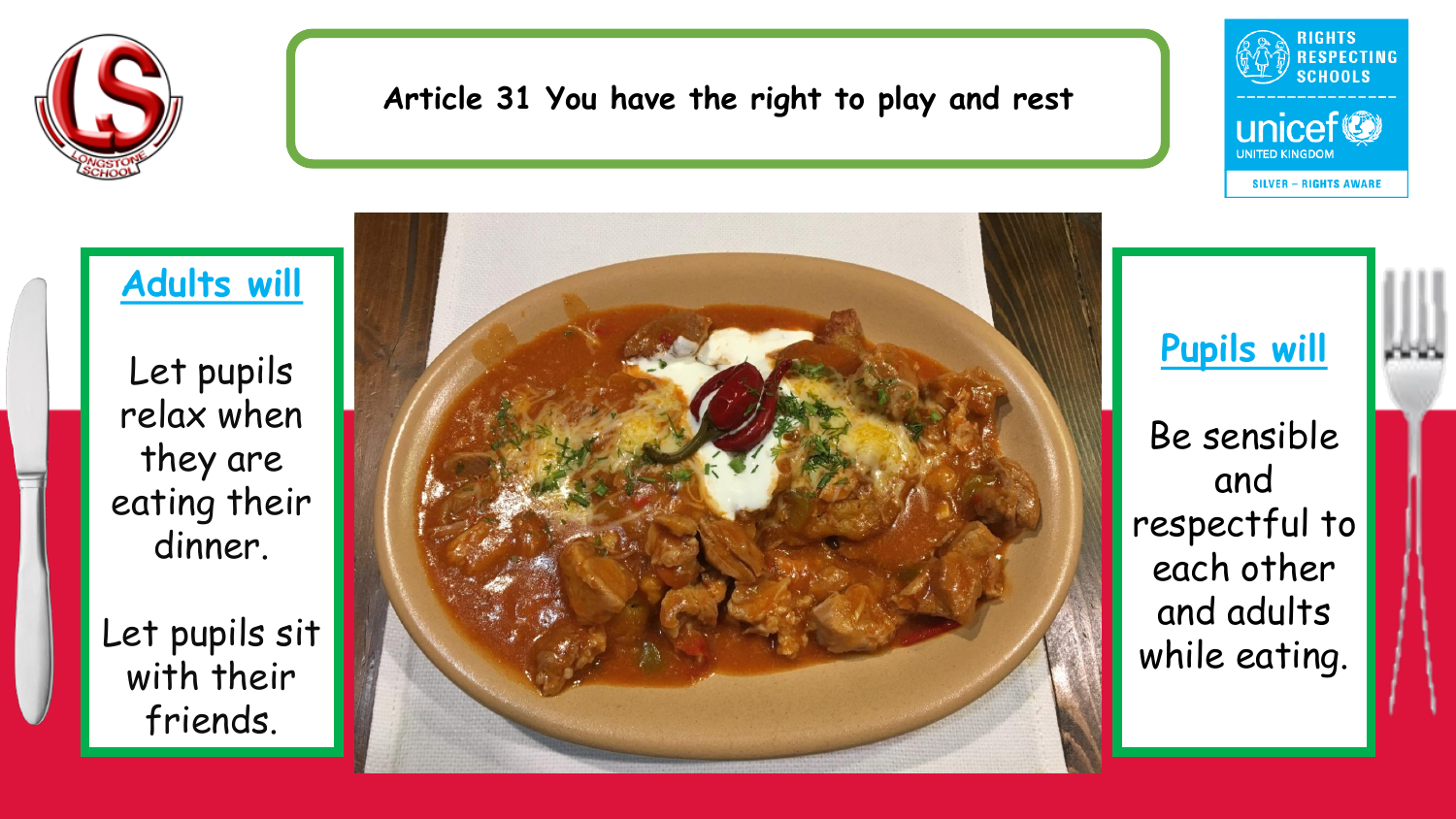

**Article 30 You have the right to practise your own culture, language and religion.** 



unicef<sup>®</sup>

**SILVER - RIGHTS AWARE** 

**JNITED KINGDON** 

Give pupils the chance to learn about and experience other cultures, languages and religions.

**Adults will**



**Pupils will** 

Be quiet during prayer.

Try everything at least once.